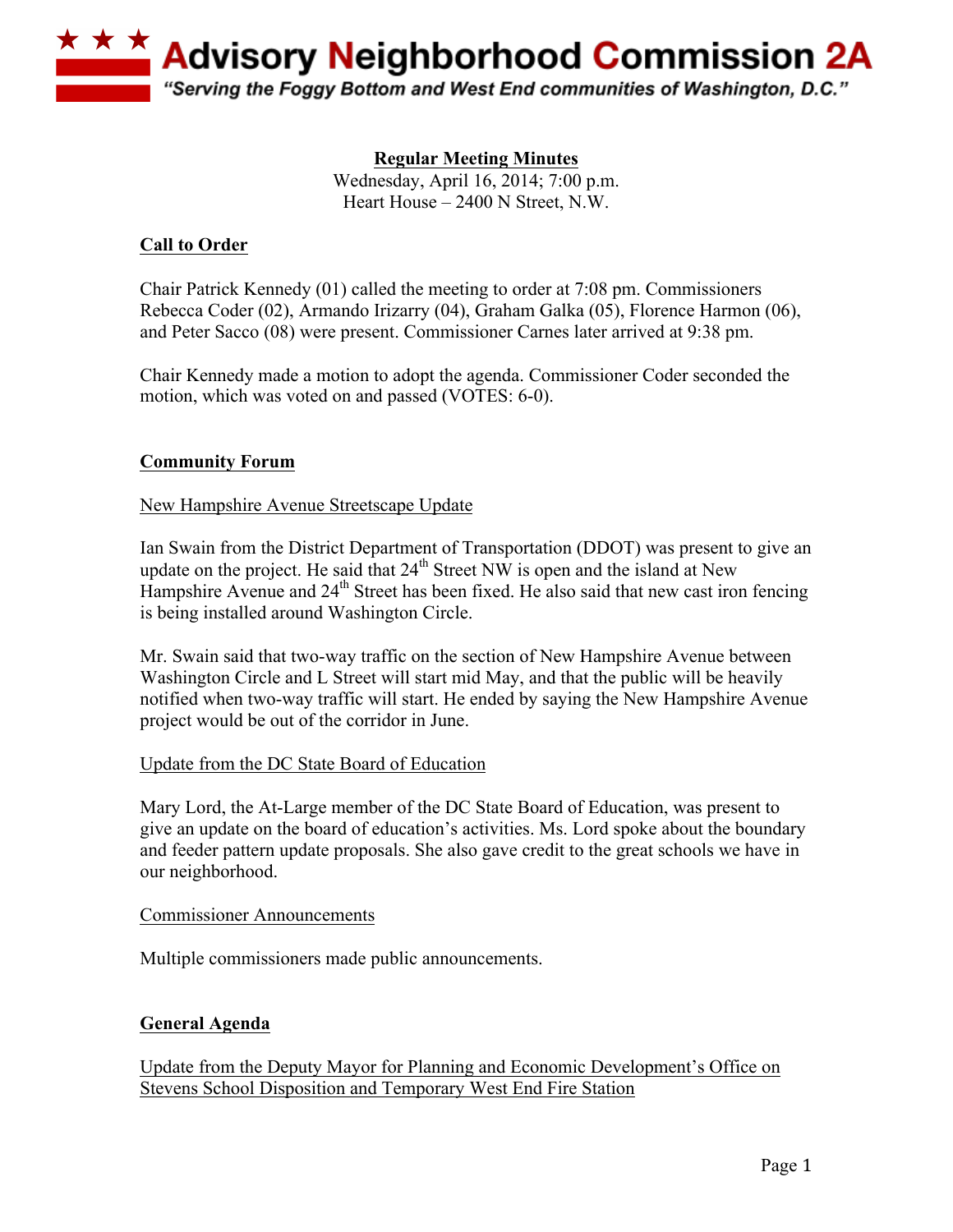Anna Shapiro, the project manager from the Deputy Mayor for Planning and Economic Development's office for the Stevens School and West End Library projects, was present to give an update. She said that DC Public Library is currently working on the new library space in the Watergate complex for the West End Library's temporary location. She also said that the Deputy Mayor's office is getting ready to close on the financing for the library parcel and that the DC Court of Appeals has denied the motion for the rehearing of the land use deal brought forth by the DC Library Renaissance Project.

With regards to the West End Fire Station parcel, Ms. Shapiro said that the temporary fire station construction agreements have been signed and that site work at the Stevens School temporary location should begin in May.

Commissioner Harmon asked Ms. Shapiro to provide the ANC a list of amenities agreed to by Akridge before the final land agreement is submitted to the DC Council. Ms. Harmon had a question about the specifics of the scholarship that Akridge had previously agreed to. A representative from Akridge was present at the meeting to talk about the details of the scholarship.

#### Presentation and Discussion on GW Police Department Off-Campus Policing Proposal

Renee McPhatter, GW's Assistant Vice President for Government and Community Relations, and Charles Barber, GW's Deputy General Counsel, were present to talk about the off-campus policing proposal. Mr. Barber started by saying that GW was not asking ANC 2A to take any action on the proposal tonight.

Ms. McPhatter then gave the background of the involvement of the Consortium of Universities of the Washington Metropolitan Area and the history of the development of the proposal. She said that the Consortium has begun to consider seeking limited police authority, to investigate and seek compliance of the student code of conduct, in areas surrounding college campuses in DC.

Mr. Barber then talked about the need for the policy change, adding that GW Police would be present to obtain voluntary compliance.

Commissioner Corson asked why no GW Police Department officers or representatives had been present at any of the community meetings on the proposal. Mr. Barber said that GW thought it was not yet the appropriate time to bring in GW Police Department representatives.

Commissioner Corson then asked why the GW police officers could not just cover their badges instead of having GW pursue a legislative fix. Mr. Barber said he thought it would be more effective to have officers in full uniform. Mr. Barber added that he doesn't think staff members, who Georgetown University use under their current community policing agreement with the Georgetown community, are appropriate for potential confrontations. He said that the GW police officers' primary function would be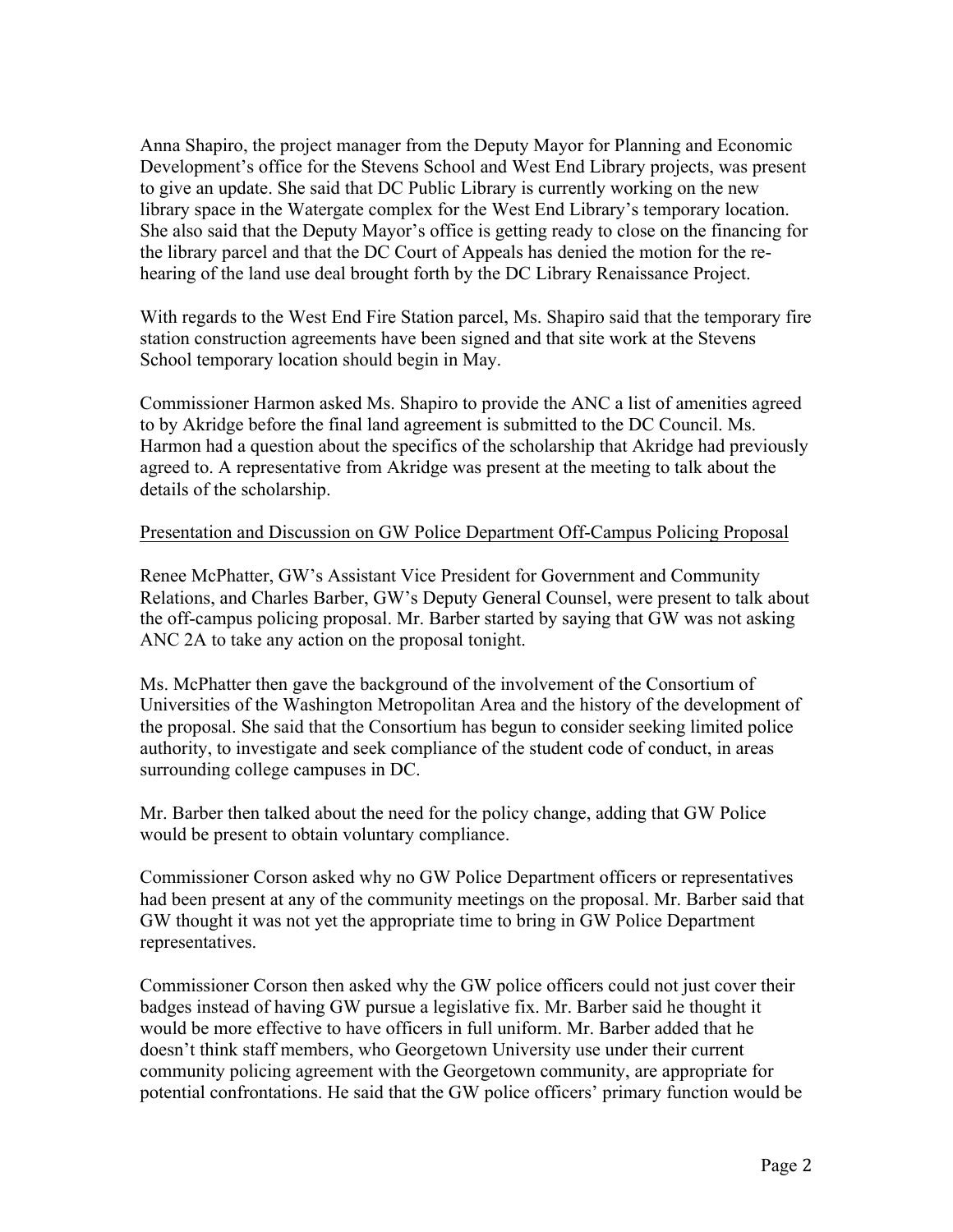to prepare a report for future student discipline and that they would not be taking any further action outside of calling the Metropolitan Police Department (MPD).

Ellie Becker, a neighborhood resident, asked how GW police officers would handle situations involving residents who are not students. Mr. Barber said that the GW police officers would use a database of where students live to only engage in situations involving students.

Marina Streznewski, a neighborhood resident, asked how the complaint process for special police officers (SPOs) could be improved and become more transparent. Mr. Barber then discussed the MPD office that currently hears complaints for SPOs, acknowledging that the complaint process could be improved.

Chair Kennedy talked about the importance of codifying the line between SPO and MPD jurisdiction and the possibility of a smaller legislative fix to legalize the Georgetown University community-policing model. Mr. Barber said that GW is not proposing the Georgetown University model as the best model.

### **Regulatory Agenda**

# Application by GW to Alter Admission Eligibility Criteria for the GW Health and Wellness Center

#### *Commissioner Sacco recused himself from discussing and voting on this matter.*

Susi Cora, GW's Director of Campus Planning, was present to go over the application proposal. Ms. Cora first talked about the history of the Health and Wellness Center and the current DC regulations that limit certain classes of membership.

Commissioner Galka asked about the different utilization rates of each class of external membership, which includes memberships for the residents of St. Mary's Court, the patrons of St. Mary's Church, the residents of the Remington, and the students at the School Without Walls. Ms. Cora said she did not have the exact utilization rates.

Ms. Cora went over GW's proposal for seeking additional users. It includes:

- 150 memberships to community members of the 20006 and 20037 zip codes
- An additional 100 memberships during the summer months
- Passes for athletic competitions (squash, club sports, and intramural sports) that draw small amounts of groups
- Passes for periodic events that cater to the campus community (health training sessions, science fairs, and athletic spirit events)
- Passes for people housed in GW residence halls during the summer months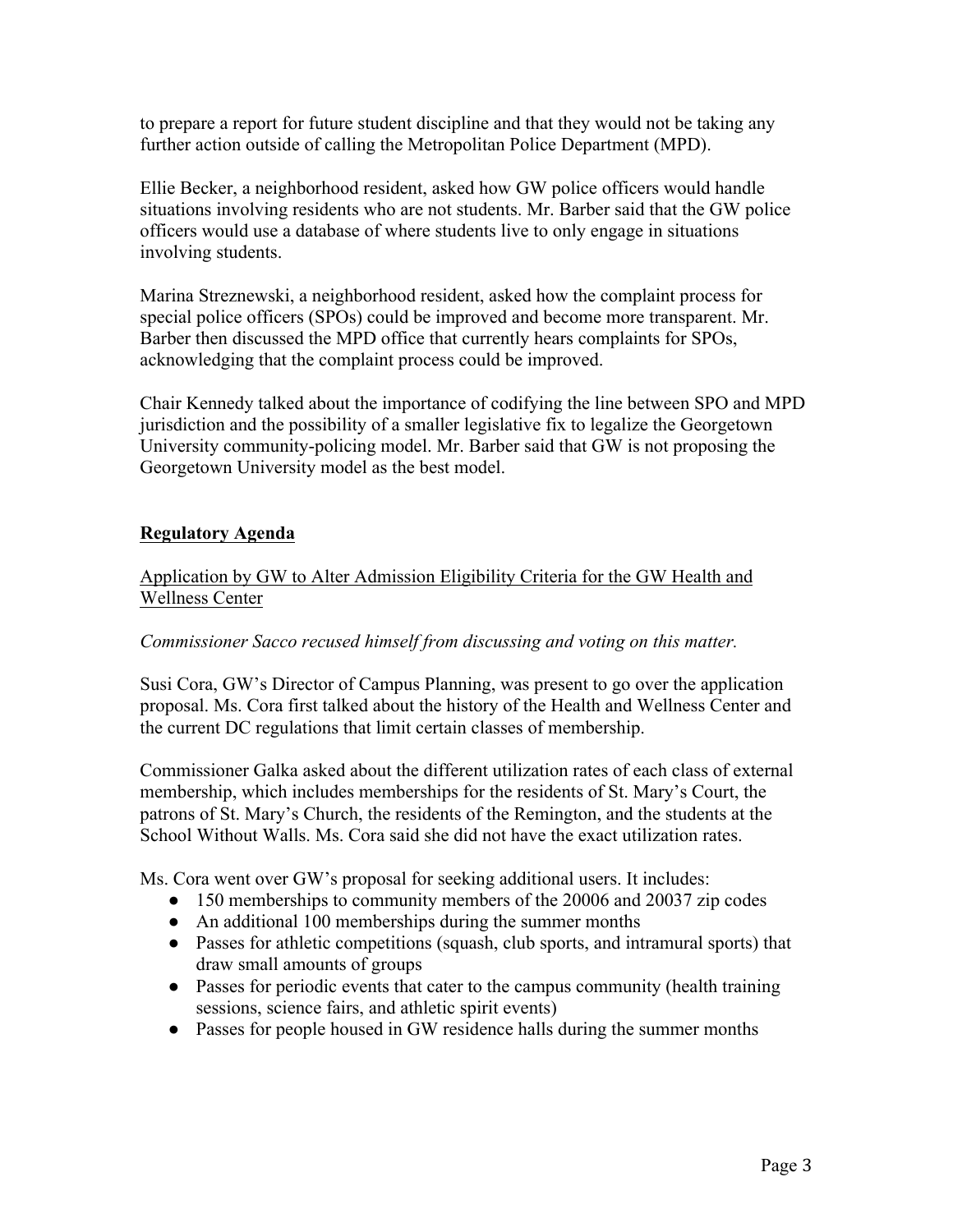Barbara Kahlow, a Foggy Bottom resident, asked about the price GW would charge for the community memberships. Ms. Cora said that it would be the same as the alumni membership rate, which is \$495 a year.

Andre Julien, GW's Associate Athletic Director for Health and Wellness, was also present. He said that DC sales tax for the memberships was included in the membership price.

Commissioner Irizarry asked if the changes to the membership amounts would be permanent. Ms. Cora said that GW would propose to make the minor modification permanent.

Chair Kennedy said that he heard from local residents that they would be okay with a temporary approval, with reevaluation of the plan in 5 years.

Commissioner Galka made a motion to conditionally support GW's application to the Board of Zoning Adjustment for the minor modification on the condition that the new membership levels are on a temporary 5-year basis. Commissioner Irizarry seconded the motion, which was voted on and passed (VOTES: 6-0, Commissioner Sacco recused).

### Application by GW for a Permit to Erect a Sign for the Elliott School of International Affairs

# *Commissioner Sacco recused himself from discussing and voting on this matter.*

Susi Cora, GW's Director of Campus Planning, also presented on this application. Ms. Cora said that the Elliott School of International Affairs would like to install a stone sign outside the building at street level on E Street NW. She gave out plans and drawings of the sign to the commissioners.

Chair Kennedy made a motion to raise no objection to the signage. Commissioner Galka seconded the motion, which was voted on and passed (VOTES: 6-0, Commissioner Sacco recused)

#### Rehearing: Application by Hyatt Place

Commissioner Harmon said that the ANC still has not received the public space application for this project. Chair Kennedy said that David Avitabile, the general counsel for the applicant, said at last month's meeting that the public space item was on the Public Space Committee's agenda for later in April.

Commissioner Harmon made a motion to renew the ANC's existing objection to the Hyatt Place Hotel's public space application due to the ANC's lack of notice, and to also object to allowing the Public Space Committee to hear the application since the ANC has not received the application and been given time to weigh in on it. Commissioner Coder seconded the motion, which was voted on and passed (VOTES: 7-0).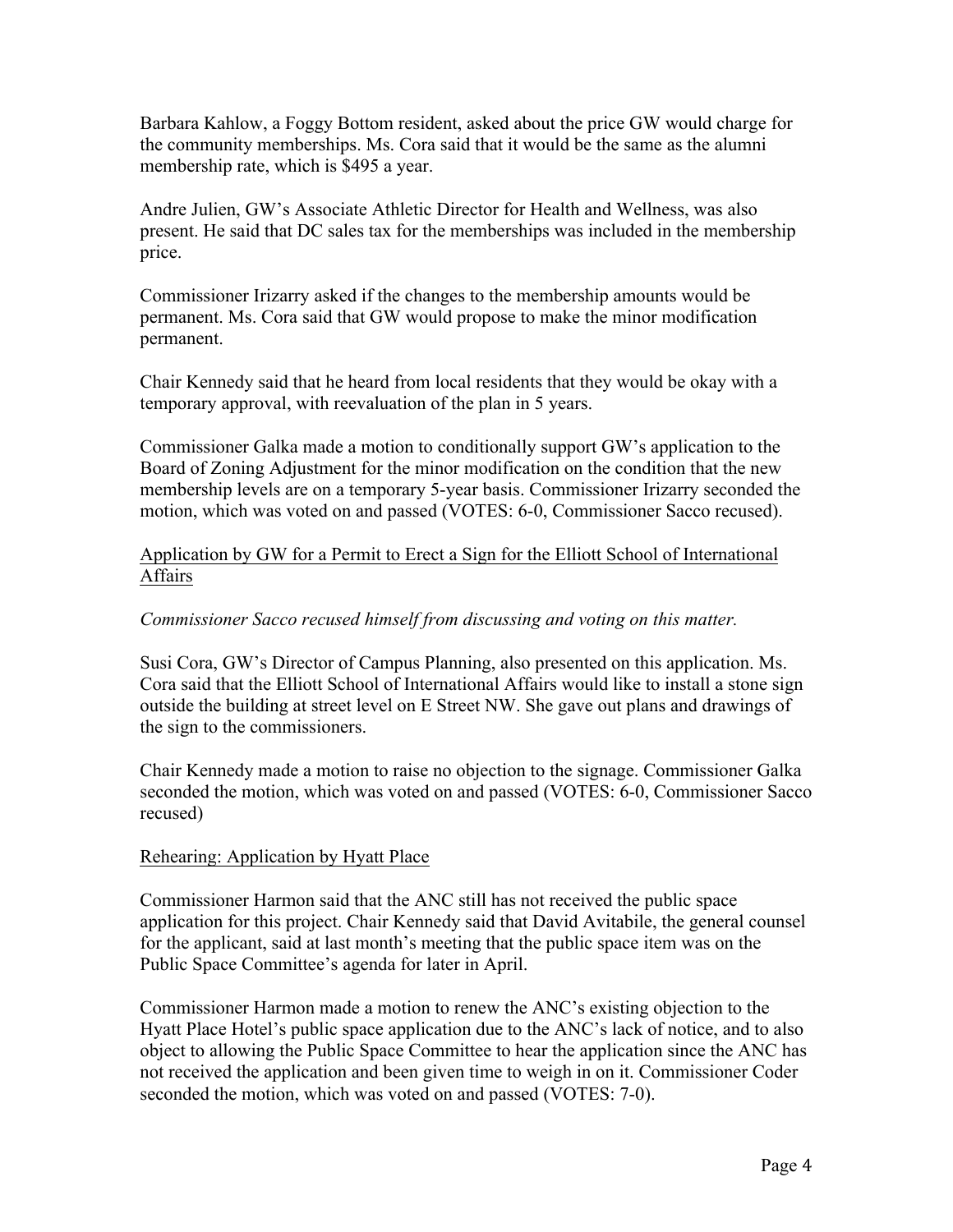### *Commissioner Carnes (07) arrived at the meeting.*

### Request by Shadowroom for an Extension of Allowable Operating Hours Under an Existing Settlement Agreement to 3 a.m. from Friday, May 23rd to Sunday, May 25th

Stephen Acott, a representative from the Shadowroom, was present to talk about the proposal for extended hours. He said that the Shadowroom was seeking extended hours for Memorial Day weekend, and was asking to stay open until 3 am on the night of Sunday, May  $25<sup>th</sup>$ . He added that they would agree to a police detail from midnight to 4 am on the Sunday night.

Commissioner Harmon asked about also getting a regular police detail on Thursday nights, to which Mr. Acott would not agree.

Commissioner Harmon then showed video footage obtained by a private investigator stationed outside of the club one recent Thursday night.

The ANC decided to take no action on the additional hours request.

#### Petition by Shadowroom to Terminate its Existing Settlement Agreement

Stephen Acott was also present to talk about this petition. Commissioner Corson asked Mr. Acott about his reasoning for why he wanted to terminate the existing settlement agreement. Mr. Acott explained about how his business hours were limited by the settlement agreement.

Commissioner Harmon made a motion to protest the termination of the settlement agreement. Commissioner Coder seconded the motion, which was voted on and passed (VOTES: 8-0).

### Consideration of a Resolution of Support for a Dupont Circle –National Mall–Southwest Waterfront Circulator Route Proposal

Chair Kennedy talked about the proposed Circulator route, which would link the National Mall to U Street by way of Foggy Bottom and Dupont Circle, otherwise known as the "Abe to Ben's" route. He mentioned there was a separate proposal to extend the same route to the Southwest Waterfront by way of  $17<sup>th</sup>$  Street in Foggy Bottom. He then read aloud a resolution of support he wrote on the matter.

Commissioner Sacco asked to mention in the resolution that ANC 2A prioritizes the "Abe to Ben's" route over the new Southwest Waterfront route if only one had to be picked.

Chair Kennedy made a motion to support the resolution. Commissioner Irizarry seconded the motion, which was voted on and passed (VOTES: 8-0).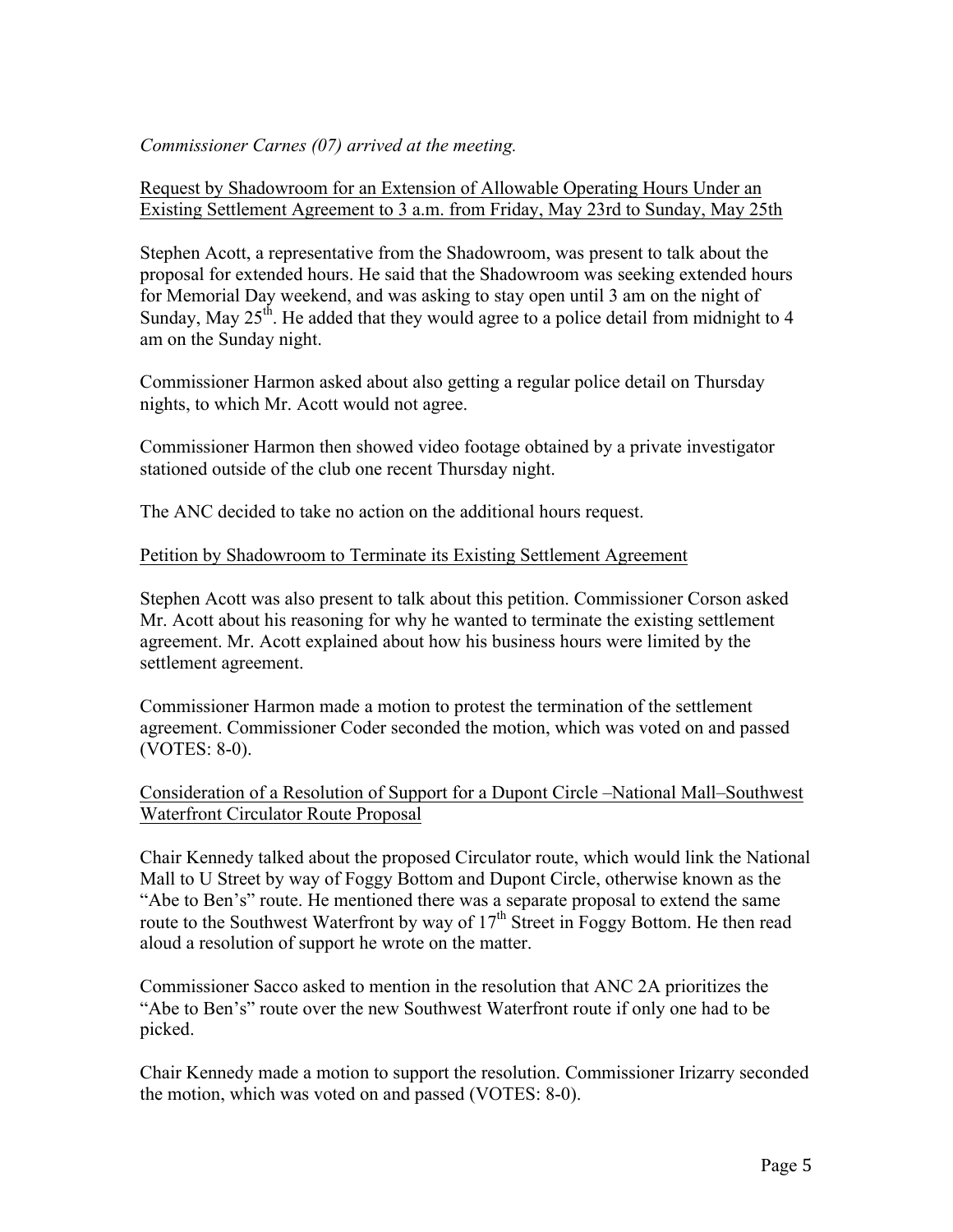# Request for a Letter of Support for the Jewish Community Center Park Concert

No one from the Jewish Community Center was present to talk about the request. Commissioner Coder said that she would follow up with the applicant.

### Request for a Letter of Support for the "Army Ten-Miler" on Sunday, October 12th

George Banker, a representative for the Army Ten-Miler, was present to discuss the event. He said that he already contacted Western Presbyterian Church, since the route goes down Virginia Avenue and passes the Church, but he added that the race passes by the church before any church services happen that Sunday. He added that the race would be completed before Taste of DC happens that same afternoon.

Commissioner Irizarry asked Mr. Banker to avoid placing any amplified music and cheering points near the Watergate complex. Mr. Banker said that there would not be any located near the Watergate.

Commissioner Irizarry made a motion to support the Army Ten-Miler's application. Commissioner Sacco seconded the motion, which was voted on and passed (VOTES: 8- 0).

# **Administrative Items**

#### Approval of the Commission's 2014 Annual Budget

Commissioner Carnes presented the proposed 2014 ANC Annual Budget to the commission.

Commissioner Carnes made a motion to support the proposed budget. Commissioner Coder seconded the motion, which was voted on and passed (VOTES: 8-0).

#### Discussion on ANC 2A Bylaws Rewrite

Chair Kennedy said that the first reading of the proposed bylaws changes would be moved to the regular May ANC meeting.

Commissioner Corson said that he did some research on whether physically posted ANC meeting notices are required for each meeting or can be included as an option for meeting publicizing. He said that the DC Code says that physical postings are an option but are not required.

Commissioner Corson added a proposed amendment to the rest of the proposed bylaws amendments. He said that the DC Code says that the removal of ANC officers has to